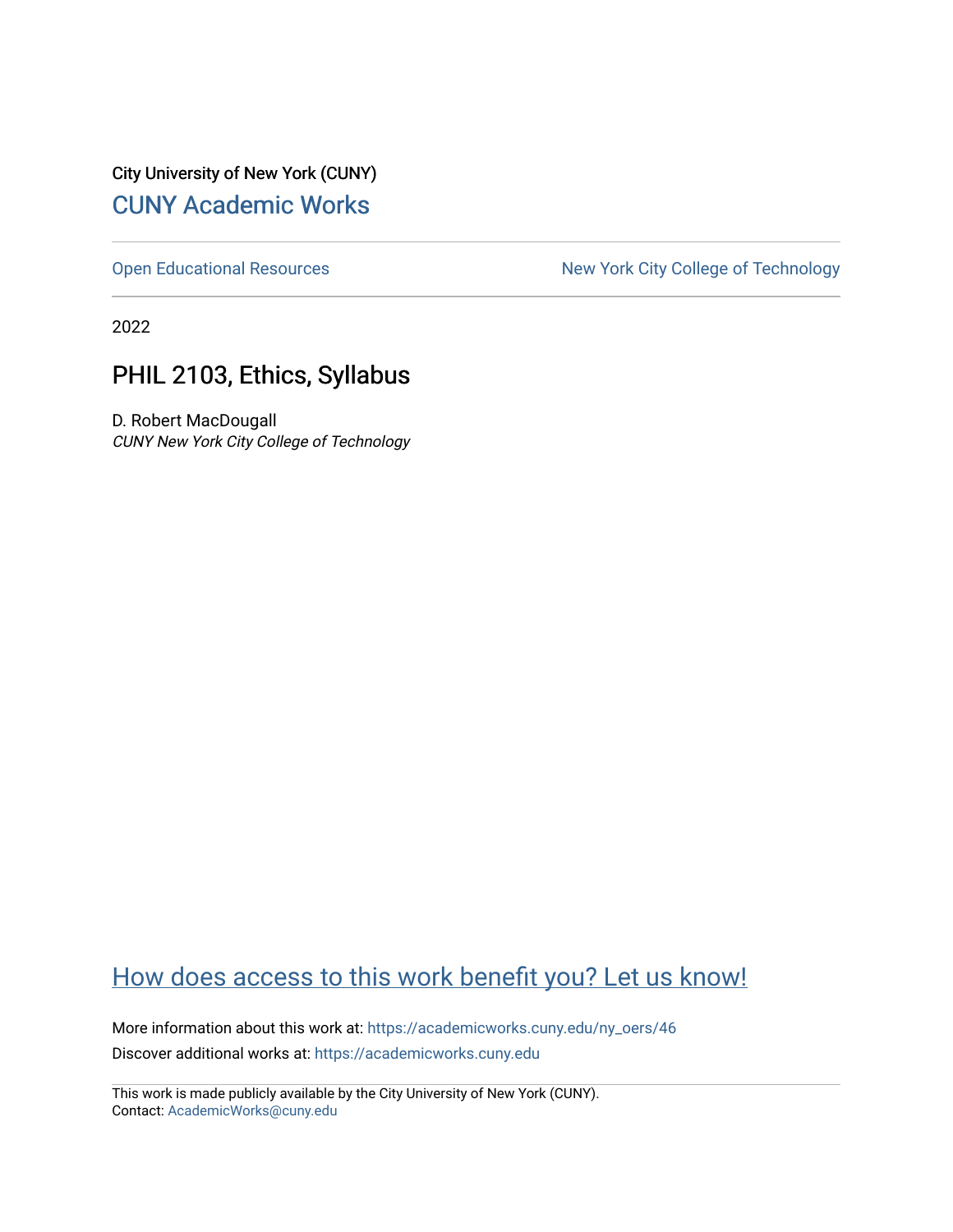# **COURSE INFORMATION**

# **PHIL2103, Ethics**

# **(3 credits, 3 hours)**

# **Course description**

An examination of the major ethical theories on what is morally right and wrong, and the meaning of moral concepts (e.g. the concepts of moral obligation, right, duty). The main focus is upon ethical problems such as capital punishment, aid to the needy, abortion, etc.

# **Course Objectives**

By the end of this course, students should have a basic understanding of several influential theories of ethics, and be able to recognize when contemporary moral claims rely on important concepts in these theories, such as duty, consequences, or virtue. Students will also attain a general ability to apply these theories to moral issues and concerns, and should have detailed knowledge of the moral components of the applied ethics issues discussed in this course.

# **Required Texts:**

This is an OER (Open Educational Resource) course. All required readings for this course are either open access, hosted on external websites, or available for free through the City Tech library to students of City Tech. See hyperlinks in the schedule.

# **COURSE INTENDED LEARNING OUTCOMES/ASSESSMENT METHODS**

| <b>LEARNING OUTCOMES</b>                                                                                                                              | <b>ASSESSMENT METHODS*</b>        |
|-------------------------------------------------------------------------------------------------------------------------------------------------------|-----------------------------------|
| 1. Attain a basic understanding of several influential<br>theories of ethics: their features, presuppositions,<br>and implications.                   | 1. Paper, exams, class discussion |
| 2. Be able to recognize when contemporary moral<br>claims rely on important concepts in these theories,<br>such as duty, consequences, or virtue.     | 2. Class discussion, paper, exams |
| 3. Attain a general ability to apply ethical theories to<br>moral issues.                                                                             | 3. Class discussion, paper, exams |
| 4. Have detailed knowledge of the moral<br>components of the applied ethics issues discussed in $ 4$ . Class discussion, paper, exams<br>this course. |                                   |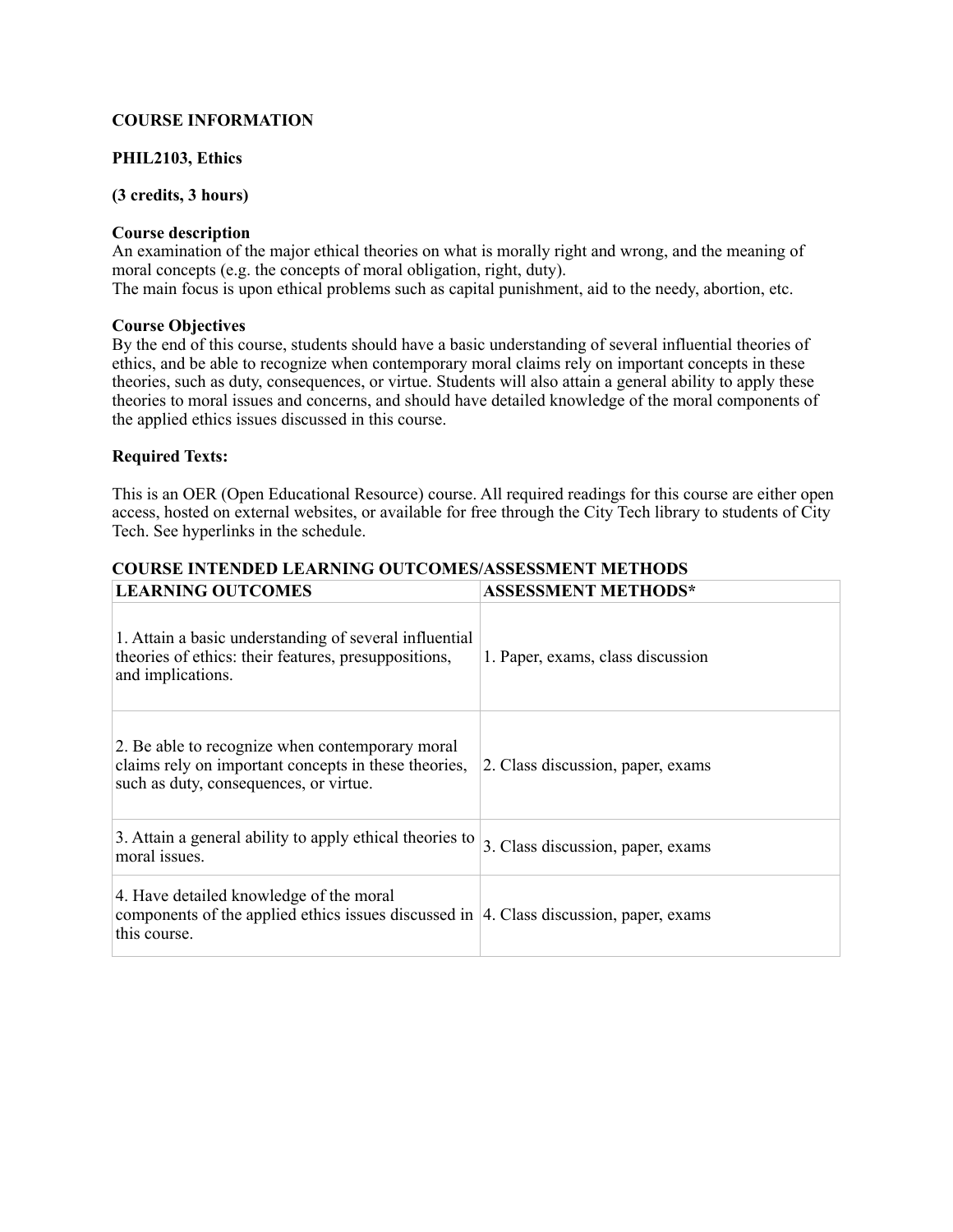# **SCHEDULE**

| <b>Class</b>   | <b>Topic</b>                 | Reading                                                                                                                                                                                                                                              |
|----------------|------------------------------|------------------------------------------------------------------------------------------------------------------------------------------------------------------------------------------------------------------------------------------------------|
| $\mathbf{1}$   | <b>Introduction</b>          |                                                                                                                                                                                                                                                      |
| $\overline{2}$ |                              | Suikkanen, Jussi. 2014. "Pleasure." Ch. 1 in This Is Ethics: An<br><i>Introduction.</i> Hoboken, NJ: John Wiley & Sons, Incorporated. (Read pp.<br>$3-20$ ).                                                                                         |
| $\mathfrak{Z}$ |                              | Suikkanen, Jussi. 2014. "Happiness, Well-being, and the Meaning of<br>Life." Ch. 2 in This Is Ethics: An Introduction. Hoboken, NJ: John Wiley<br>& Sons, Incorporated. (Read pp. 25-44).                                                            |
| 4              | Egoism                       | Suikkanen, Jussi. 2014. Ch. 3a in This Is Ethics: An Introduction.<br>Hoboken, NJ: John Wiley & Sons, Incorporated. (Read pp. 53-64).                                                                                                                |
| 5              | Contractarianism             | Hobbes, Thomas. 1651. <i>Leviathan</i> , in the version by Jonathan Bennett*<br>presented at www.earlymoderntexts.com. (Read chapters 13, 14, and 15,<br>pgs 56-74).                                                                                 |
| 6              |                              | Suikkanen, Jussi. 2014. Ch. 3b in This Is Ethics: An Introduction.<br>Hoboken, NJ: John Wiley & Sons, Incorporated. (Read pp. 64-71).                                                                                                                |
| 7              |                              | Hardin, Garrett. 1968. "The tragedy of the commons." Science 162 (3859):<br>1243-1248. (Read the whole article).                                                                                                                                     |
| 8              | <b>Utilitarianism</b>        | Mill, John Stuart. 1865. "What Utilitarianism Is." Ch. 2 in <i>Utilitarianism</i> ,<br>in the version by Jonathan Bennett* presented at<br>www.earlymoderntexts.com. (Read pp. 4-17).                                                                |
| 9              |                              | Suikkanen, Jussi. 2014. "Consequentialism" and "Mill's Argument for<br>Utilitarianism." In This Is Ethics: An Introduction. Hoboken, NJ: John<br>Wiley & Sons, Incorporated. (Read pp. 80-90).                                                       |
| 10             |                              | Singer, Peter. 1974. "All animals are equal." Philosophic Exchange 5 (1).<br>(Read the whole article).                                                                                                                                               |
| 11             | Kantian<br><b>Deontology</b> | Kant, Immanuel. Selection from Chapter 2 of the <i>Groundwork for the</i><br>Metaphysics of Morals, in the version by Jonathan Bennett presented at<br>www.earlymoderntexts.com. (Read from the first full paragraph on<br>page 23 through page 30). |
| 12             |                              | Bowie, Norman E. "Kantian Ethics." Encyclopedia of Business Ethics and<br>Society, edited by Robert W. Kolb, vol. 3, SAGE Publications, 2008, pp.<br>1240-1244. (Read the whole article).                                                            |
| 13             |                              | Velleman, J David. 1999. "A Right of Self-Termination?" Ethics 109 (3):<br>606–28. (Read the whole article).                                                                                                                                         |
| 14             | <b>Midterm Review</b>        | No reading                                                                                                                                                                                                                                           |
| 15             | <b>Midterm</b>               | No reading                                                                                                                                                                                                                                           |
| 16             | <b>Virtue Ethics</b>         | Aristotle. Nichomachean Ethics. Translated by W.D. Ross. Kitchener, ON:<br>Batoche Books, 1999. Read Book I, Sections 1, 2, 4, 5, 7; Book X,<br>Sections 1-2.                                                                                        |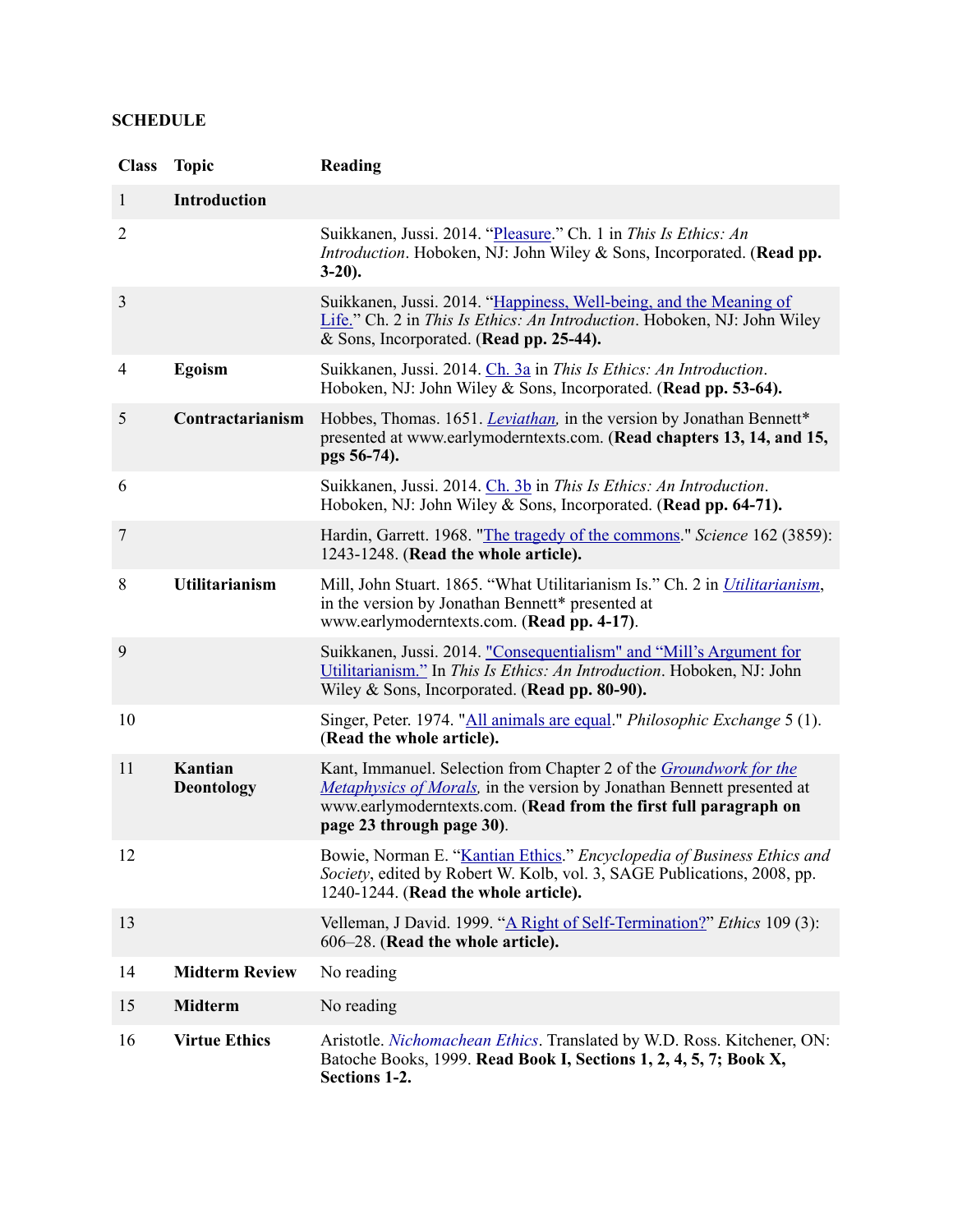| 17 |                                        | Suikkanen, Jussi. 2014. "Virtue Ethics," In This Is Ethics: An Introduction.<br>Hoboken, NJ: John Wiley & Sons, Incorporated. (Read pp. 124-133).                                                     |
|----|----------------------------------------|-------------------------------------------------------------------------------------------------------------------------------------------------------------------------------------------------------|
| 18 |                                        | McDougall, Rosalind. "Parental Virtue: A New Way of Thinking About the<br>Morality of Reproductive Actions." Bioethics 21, no. 4 (2007-05): 181-90.<br>(Read the whole article).                      |
| 19 |                                        | Hursthouse, Rosalind. 1991. "Virtue Theory and Abortion." Philosophy &<br>Public Affairs 20 (3): 223-246. (Read the whole article).                                                                   |
| 20 | <b>Feminist Ethics</b>                 | Frye, Marilyn. 1983. "Oppression." From The politics of reality: Essays in<br>feminist theory. Berkeley: Crossing Press. (Read the whole article).                                                    |
| 21 |                                        | Miller, Sarah Clark. 2017. "Feminist Ethics." In Philosophy: Feminism,<br>edited by Carol Hay, 189-213. Farmington Hills, MI: Macmillan<br>Reference USA. (Read the whole article).                   |
| 22 |                                        | Wendell, S. (1989). "Toward a feminist theory of disability." <i>Hypatia</i> ,<br>$4(2)$ , $104-124$ . (Read the whole article).                                                                      |
| 23 | <b>Care Ethics</b>                     | Noddings, Nel. 2013. "Why care about caring?" In Caring: A feminine<br>approach to ethics & moral education, 7-27. Berkeley, California:<br>University of California Press. (Read the whole article). |
| 24 | <b>Divine Command</b><br><b>Theory</b> | Suikkanen, Jussi. 2014. "Divine Command Theory" and "The Euthyphro<br>Dilemma." In This Is Ethics: An Introduction. Hoboken, NJ: John Wiley &<br>Sons, Incorporated. (Read pp. 151-158).              |
| 25 |                                        | Paul, Pope John. 1995. <i>Encyclical letter Evangelium vitae</i> . Vatican City:<br>Libreria Editrice Vaticana. (Read sections 53-56, beginning on page 42).                                          |
| 26 | Subjectivism and<br><b>Relativism</b>  | Suikkanen, Jussi. 2014. "Subjectivism" and "Relativism" In This Is<br>Ethics: An Introduction. Hoboken, NJ: John Wiley & Sons, Incorporated.<br>(Read pp. 141-151).                                   |
| 27 |                                        | LaFollette, Hugh. 1991. "The truth in ethical relativism." Journal of Social<br>Philosophy 22 (1): 146-154. (Read the whole article).                                                                 |
| 28 |                                        | Bishop, J. P. 2004. "Modern liberalism, female circumcision, and the<br>rationality of traditions." The Journal of Medicine and Philosophy 29 (4):<br>473-97. (Read the whole article).               |
| 29 | <b>Final Review</b>                    | No reading                                                                                                                                                                                            |
| 30 | <b>Final Exam</b>                      | No reading                                                                                                                                                                                            |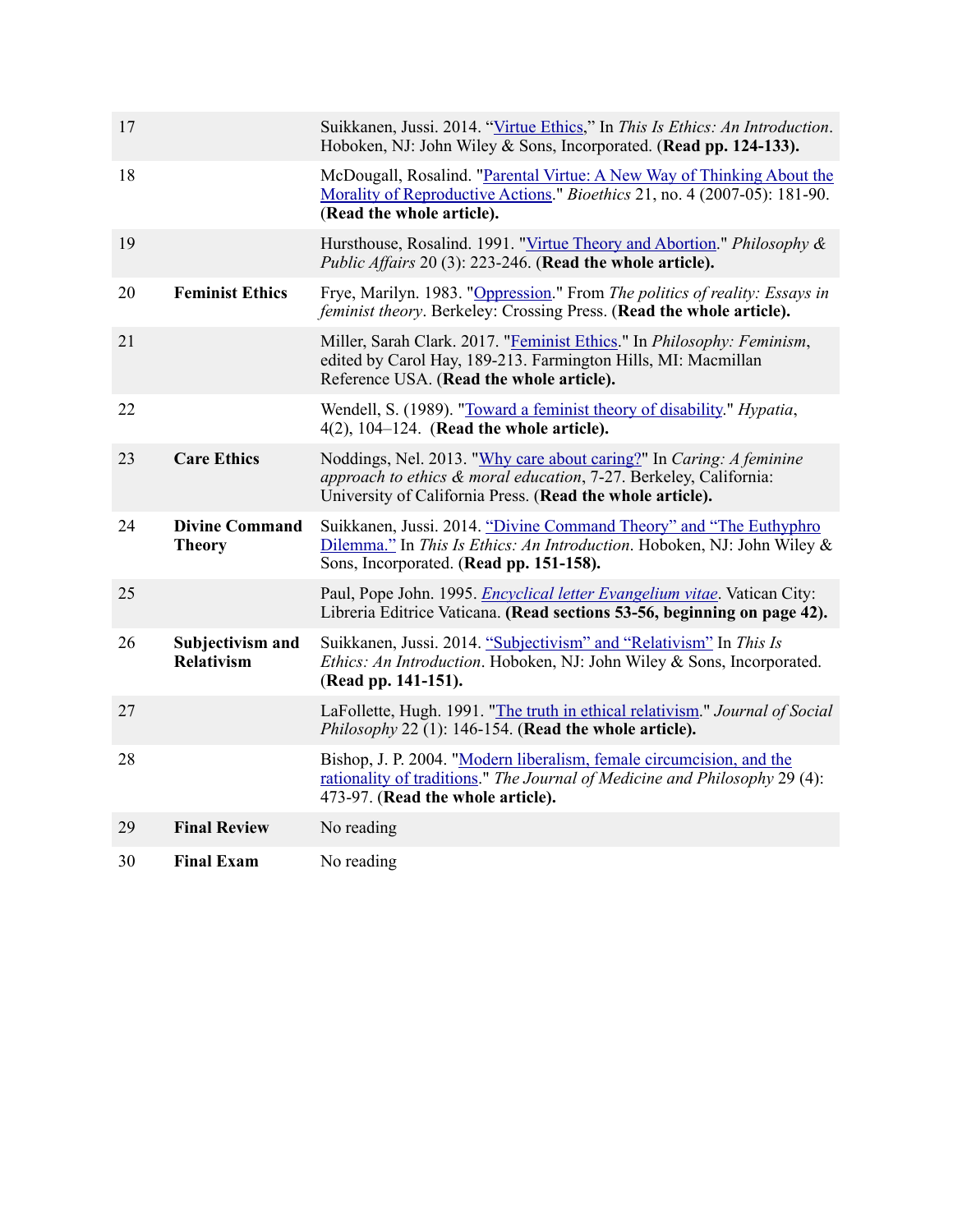# **DUE DATES AND GRADE CONTRIBUTION**

| <b>Item</b>                | % of grade | Due date |
|----------------------------|------------|----------|
| Participation              | 10%        | Ongoing  |
| Midterm                    | 15%        | XX       |
| Homework                   | 20%        | Ongoing  |
| Theory Application Paper 1 | 20%        | XX       |
| Theory Application Paper 2 | 20%        | XX       |
| Final exam                 | 15%        | XX       |
| <b>TOTAL</b>               | 100%       |          |

# **ASSIGNMENT DESCRIPTIONS**

#### **Class Participation**

Verbal discussion—such as taking and defending positions and asking or answering critical questions—is a vital part of the practice of philosophy. Consequently, the final grade for this class reflects this. Professor MacDougall takes note of student participation after class every day*.* Students must be present to participate, but for full credit must actively and verbally participate by asking critical questions, answering questions posed to the class, or volunteering ideas and thoughts relevant to class topics. Sometimes participation points can be gained by posting to an online discussion board or completing some other assignment (to be explained in class). Participation points can additionally be earned by contacting Dr. MacDougall by email or by arranging meetings during office hours. However, there is no way to get full credit for this segment of the class without active verbal participation. Exceptions may be granted in unusual circumstances by Dr. MacDougall if it is discussed at the beginning of the semester.

#### **Homework and Quizzes**

Homework and quiz grades are a large component of this class. In this class, we will learn to read philosophy works to discover the thesis and arguments of each assigned reading. Homework assignments may require students to identify these components of the assigned reading. Homework will be assigned a class ahead of time. If for some reason you must miss class, you can check the [Homework page](https://openlab.citytech.cuny.edu/macdougallphil2103temp/category/homework/) (found under "Assignments") to see if any assignments have been announced.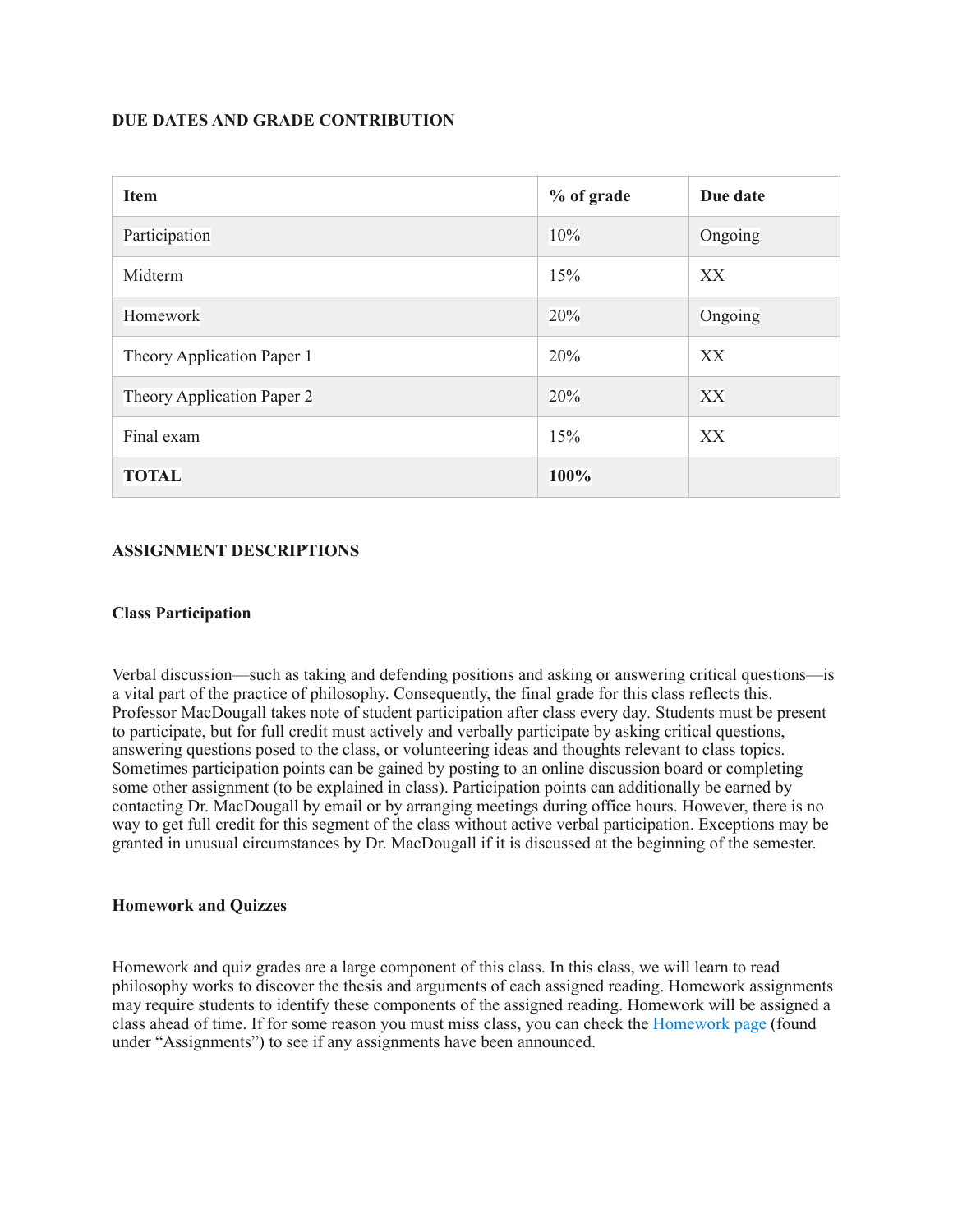The instructor will occasionally give comprehension quizzes on readings. Students will generally be forewarned about these a class in advance. Reading quizzes will usually cover major points or arguments from that day's readings.

# **Theory Application Papers**

Each student is required to write two 1000+ word Theory Application Papers over the course of the semester.

You can see the requirements for [Theory Application Papers](https://openlab.citytech.cuny.edu/macdougallphil2103temp/theory-application-papers/) under "Assignments."

#### **Midterm**

The midterm will cover material from the first half of the semester. Format will be explained during the midterm review session. You can find [exam study sheets](https://openlab.citytech.cuny.edu/macdougallphil2103temp/category/examstudysheets/) under "Assignments" when they become available.

# **Final**

The final will be structured like the midterm. The final will not be primarily cumulative, but will instead focus on the content learned in the second half of the course. Students will be expected to remember some of the basic ideas learned in the first half of the course, of course. You can find [exam study sheets](https://openlab.citytech.cuny.edu/macdougallphil2103temp/category/examstudysheets/) under "Assignments" when they become available.

#### **POLICIES**

#### **Attendance and Lateness**

Attendance in class is not mandatory at CUNY. However, attendance is taken at the beginning of every class. Students receive a participation grade for the semester, and participation is not possible if students are not present.

#### **Penalties and extensions:**

Late assignments will be penalized in proportion to their tardiness, 3 points (out of 100) per academic day to a maximum of 10 points per week, and will receive no comments. No assignments will be accepted after the last regular class day before the final.

If for some reason you cannot meet a deadline, please discuss this with me well in advance of the due date. I will consider granting extensions on a case-by-case basis. The only exceptions to this "well-inadvance" rule will occur for bereavement or medical necessity (you will need to demonstrate evidence for